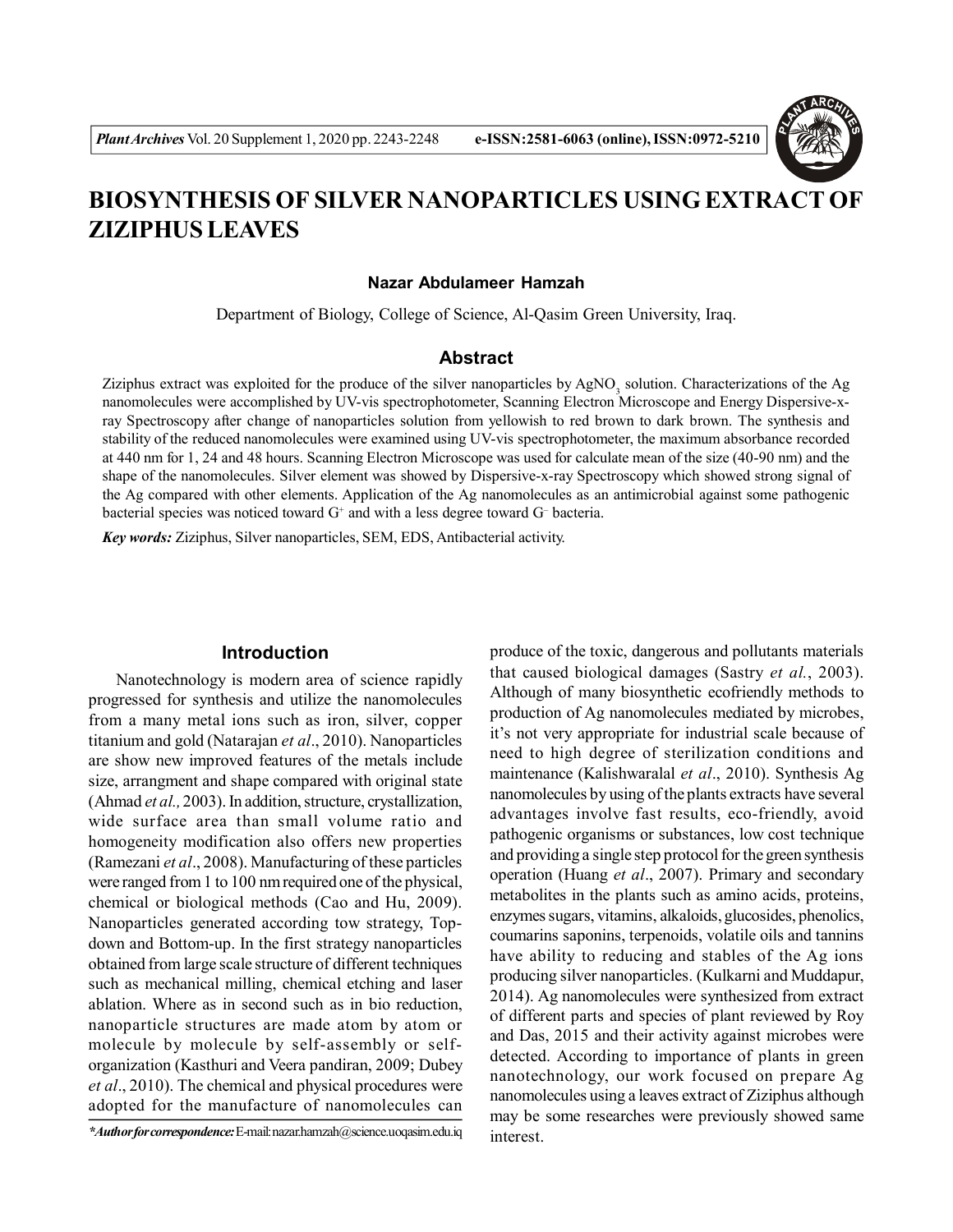# **Materials and Methods**

#### **Samples collection**

Leaves of Ziziphus were collected from college of Biotechnology/ University of Al-Qadisiyah during period from November to December 2018. Leaves were washed 3 times with tap water followed with rinse by dd H<sub>2</sub>O. Samples were dried at  $25^{\circ}$ C then were grinded with electrical grinder to obtain fine powder. The powder was stored in clean dry containers at  $4^{\circ}$ C for next experiments.

## **Apparatus and chemicals**

Sensitive balance, warn blender, electrical grinder, electrical oven, hot plate, UV-vis spectrophotometer, Scanning electron microscope (SEM), Energy Dispersivex-ray, silver nitrate. barium chloride, sulfuric acid, sodium chloride, previously prepared Muller-Hinton Agar.

## **Methods**

• Silver nanoparticles biosynthesis: The extract of the Ziziphus was prepared by boiled 20 g of the powder in beaker contain 50 ml of the distilled water using hot plate for 5 minutes. The boiled mixture was cooled at the room temperature then filtered with 4-layer of the cheesecloth followed with additional filtration using Whatman No. 1 filter paper. Liquid solution of 1 mM of the AgNO<sub>3</sub> was prepared by dissolve 8.4 mg in 50 ml of the distilled water. Five ml of the extract was added to 50 ml of the liquid solution of  $AgNO<sub>3</sub>$  then wrapped with aluminum foil to avoid photo-oxidation. Color changing was monitoring at 1, 24 and 48 hours. The solution turned from yellowish to red brown to dark brown.

• Silver nanoparticles characterization: The spectra of absorption of the samples were estimated via UV-vis spectrophotometer. The wave lengths were 300-500 nm, the synthesis of the Ag nanomolecules was recorded during 1, 24 and 48 hours by following of the maximum absorbance. The blank was distilled water. According to Caroling *et al*., 2013 identification of the shape and size of the silver nanoparticles were examined through Scanning Electron Microscope (SEM) in electron microscope unit, University of Kufa, Faculty of Science. The small drop from Ag nanomolecules liquid was spotted on the slide. After drying of the slide was subjected to the SEM then the operating system was adjusted. The voltage of the electron acceleration traveled through the electron column was 15 kV using different magnification, low vacuum, a spot size was 4 and the working distances between the lens and the drop was 9.4 mm. The Ag element in solution of nanomolecules was determined by Energy Dispersive-x-ray Spectroscopy (EDS) combined with SEM in the electron microscope unit, Faculty of Science/ University of Kufa. Accelerating voltage, spot

size and working distances were 10 kV, 5 and 1 mm respectively for preparation reaction of the source of Xray excitation and a sample (Sarvamangala *et al*., 2013).

• Drying of Ag nanomolecules solution: All of the Ag nanomolecules liquids were prepared in several times pooled in beaker to obtain final volume of 200 ml. The pooled solution was subjected to oven heat  $60^{\circ}$ C for 12 hours with intervals 2 hour. The dried yield of the Ag nanomolecules was stored for detection of antibacterial activity.

• Antibacterial activity of Ag nanomolecules:

Stock and diluted solutions of Ag nanomolecules: Ten mg of the dry and solid material **(**Silver Nanoparticles**)** was dissolved in 10 ml of dd H<sub>2</sub>O for obtaining 1mg/ml concentrated stock solution. Six concentrations (0.1-1 mg/ ml) with interval 0.2 were prepared separately.

McFarland standard tube: Prepared according to (Baron and Finegold, 1990), 1.175 g of the barium chloride was dissolved in 100 ml of the dd H<sub>2</sub>O then 9.5 ml of the sulfuric acid (0.1 ml) solution was added to 0.5 ml of the barium chloride solution to obtain  $1.5 \times 10^6$  cell/ml standardized suspension of each tested bacteria. The mixture was stored in transparent glass tube in dark place at 4<sup>o</sup>C for next experiments.

Normal saline solution: NaCl (8.5 g) was dissolved in 100 ml dd H<sub>2</sub>O then volume reached to 1000 ml. The solution was autoclaved the pH was adjusted at 7 and stored in  $4^{\circ}$ C until use (APHA, 1985).

Serial dilutions of the bacteria: Normal saline was used for serial dilutions of the bacteria for estimate approximately number  $(1.5 \times 10^6 \text{ cell/m})$  compared with the McFarland standard tube.

Antimicrobial activity: Antimicrobial activity towards varied types of positive and negative gram stained clinical bacteria utilizing agar wells diffusion method. Three replicates of four sterile Muller-Hinton agars in Petri dishes were swabbed individually with  $1.5 \times 10^6$  cell/ml of the *Staphylococcus aureus*, *Streptococcus aureus*, *Escherichia coli* and *Klebsiella pneumoniae* then dried at room temperature. Six wells (5 mm) were formed by cork borer punching then each well loaded with 100 µl of the  $0.1$ ,  $0.2$ ,  $0.4$ ,  $0.6$ ,  $0.8$ , 1 mg/ml respectively while seventh well used as control that contain only dd H<sub>2</sub>O. The Petri dishes were incubated in  $37^{\circ}$ C for 24 hrs. Inhibition zones of seperate concentration were calculated in its own well as mm unit of the diameters.

# **Results and discussion**

#### **UV-vis spectrophotometer**

The Ag<sup>+</sup> in aqueous solution reduced to Ag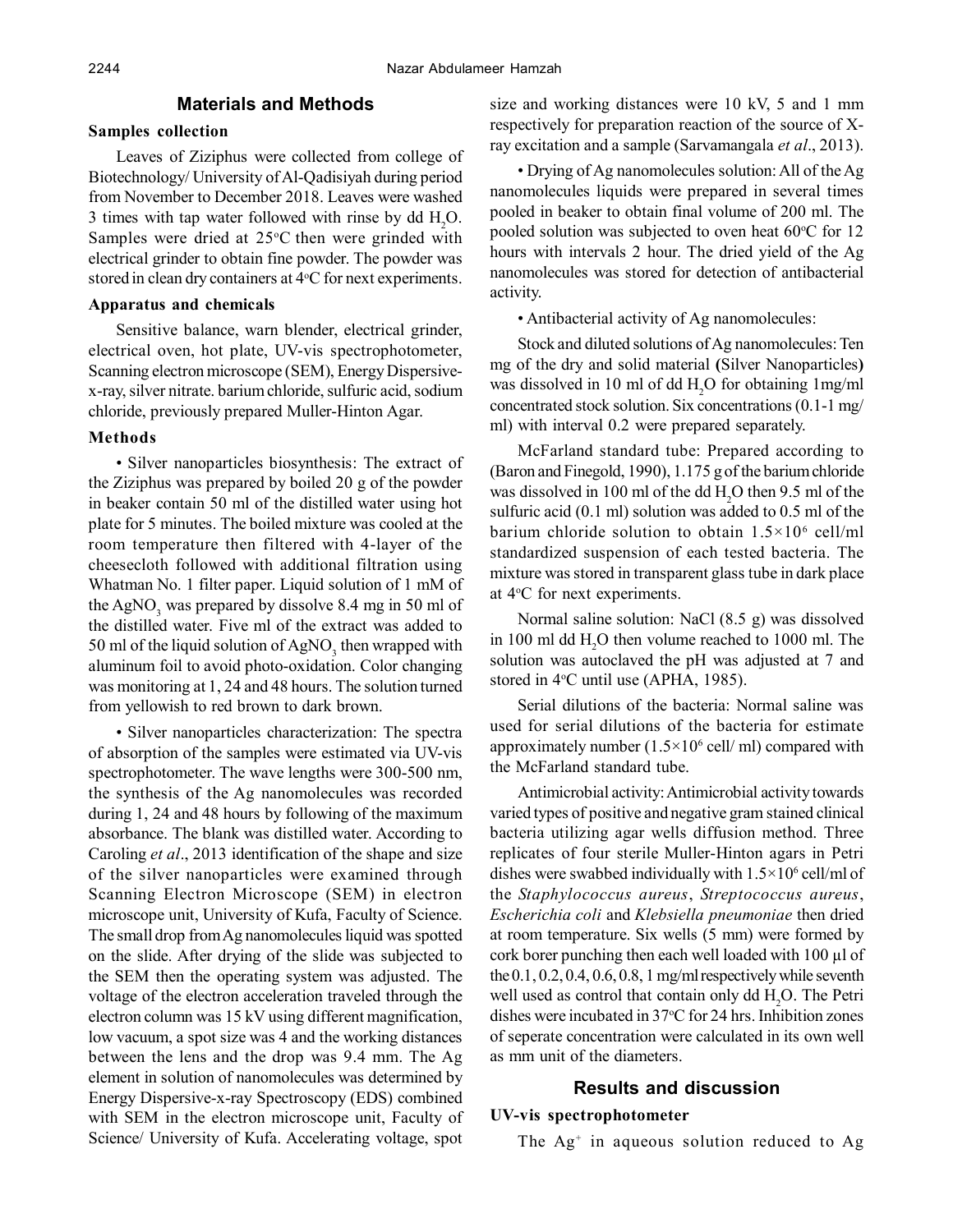

nanomolecules (Ag<sup>o</sup>) when added extract of Ziziphus. The color in the solution was changed with time progress of the reaction from yellowish to red brown to dark brown (Fig. 1) which refer of the Ag nanomolecules was synthesized. Chemical products of the Ziziphus like alkaloids, terpenoids, flavonoids, coumarins, phenols, polysaccharides and proteins have ability to reduce and stable of nanomolecules (Shankar *et al*., 2004). Ag nanomolecules show brown color in the liquid due to excitation of surface plasmon vibrations in Ag nanomolecules that lead to changing in optical features and alter of the color (Jain *et al*., 2009). Fig. 1: Color changing from yellowish to red brown to dark brown after 1, 24 and 48 hours from extract-AgNO<sub>3</sub>solution reaction.

The absorbance measured via UV-vis spectrophotometer was increased gradually with increase of wave length and the period of the incubation (1, 24 and 48 hours) of Ag nanomolecules solution, the maximum value indicated in 440 nm (Fig. 2). The reported absorbance showed at 440 nm related to the surface plasmon resonance of Ag nanomolecules. The increase absorbance peak reflects increase number of the Ag nanomolecules formed by reduction. The absorbance of surface plasmon band in the Ag nanomolecules liquid is typical at range of the 446-448 nm (Banerjee *et al*., 2014). For characterization of size, shape and distribution of Ag nanomolecules scanning electron microscope was used.

#### **Scanning electron microscope analysis**

The magnitude result was appeared regular dispersed semispherical while some of the silver nanoparticles were



**Fig. 2:** UV-vis spectrophotometer of synthesis of the Ag nanomolecules.

present an irregular structure of shape having 40-90 nm in size (Fig. 3). Ability of plants extracts for nanoparticles synthesis was routinely examined by SEM and Transmission electron microscope (TEM) for surface shape and nanometric scale (Schaffer *et al*., 2009). The molecule size and dispersed of Ag nanomolecules were also detected by more advanced technique, histogram of dynamic light scattering (DLS) in varied solution of plants organs (Roy and Das, 2015). Other technique, X-Ray Diffraction was used for determination and identification of the crystal composition of the Ag nanomolecules (Sun *et al*., 2000).

#### **Energy dispersive-x-ray spectroscopy analysis**

The further characterization was presence of silver metal in prepared Ag nanomolecules solution was quantified by EDS technique via peak of silver elements absorbance. The EDS spectrum was recorded in the peak's profiles of the sample. Signals of the silver was strong whereas signals of oxygen and other elements



**Fig. 3:** SEM analysis of Ag nanomolecules sample.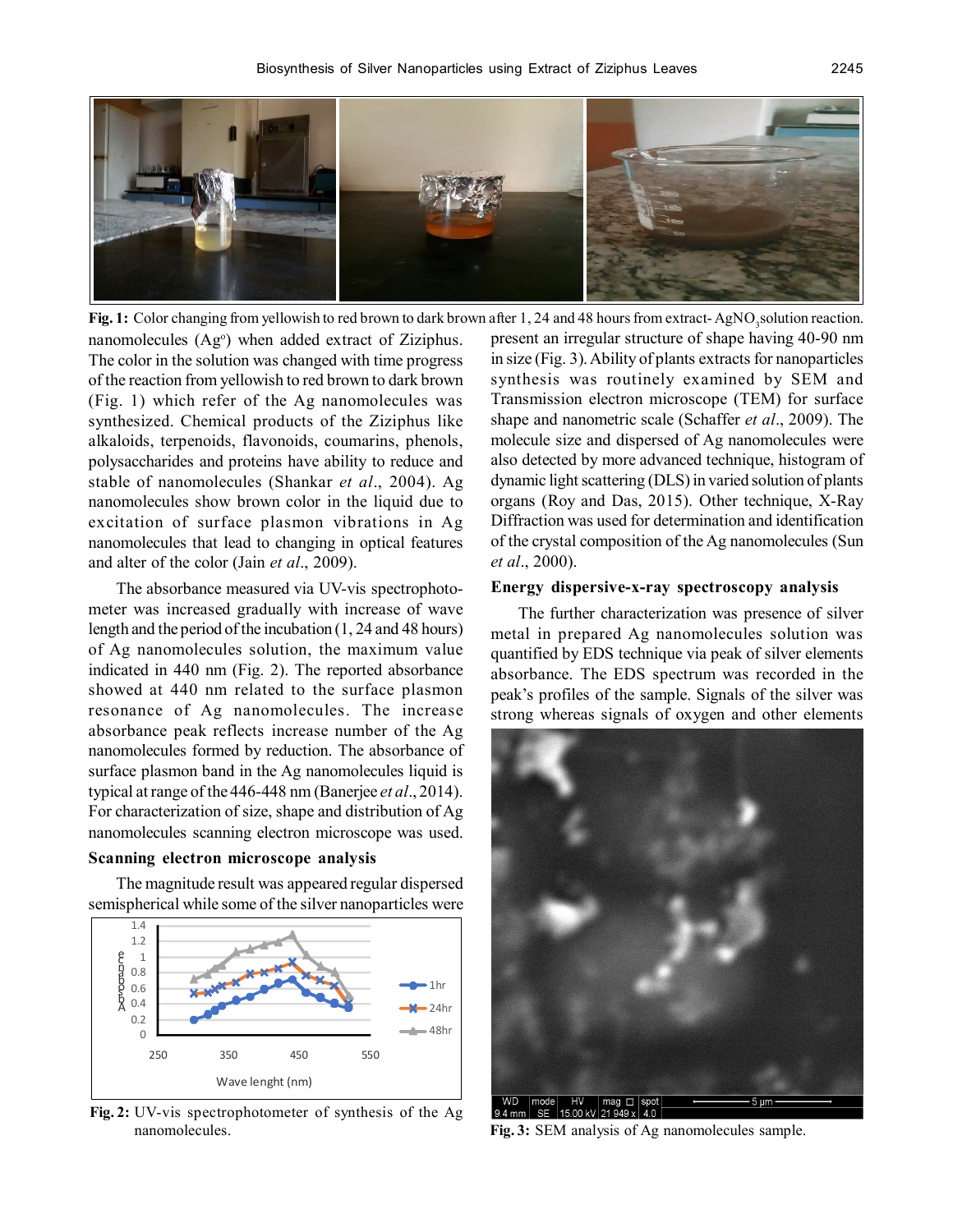

**Fig. 4:** Energy dispersive-x-ray spectroscopy analysis of Ag nanoparticles obtained by extract of the Ziziphus, appear strong signals of the silver and medium signal of Oxygen, the optical the weight percentage of silver (52.78%) and oxygen (47.22%).

were medium and weaker respectively (Fig. 4). The EDS was used for elemental composition of silver and other metals in nanoparticles mixture obtained by plant extracts (Strasser *et al*., 2010). Interaction of the X-ray excitation and a sample of silver nanoparticles reflect the

unique atomic structure which giving a unique models of the peaks on its electromagnetic emission spectrum (Goldstein *et al*., 2003).

#### **Antibacterial activity**

The activity of Ag nanomolecules towards different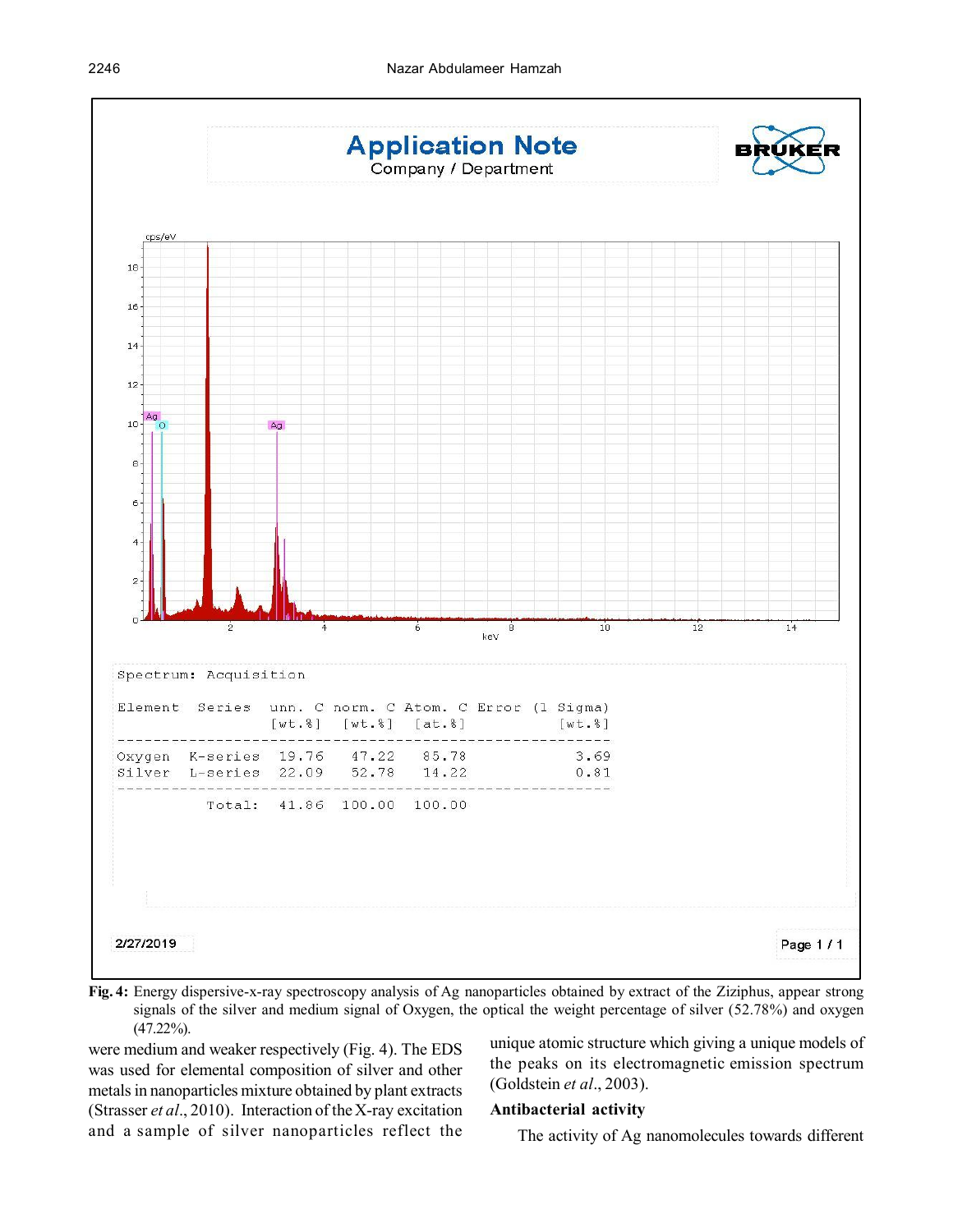| <b>Pathogenic Bacteria</b> | 0.1   | 0.2   | 0.4   | 0.6   | 0.8   |       |
|----------------------------|-------|-------|-------|-------|-------|-------|
|                            | mg/ml | mg/ml | me/ml | mg/ml | mg/ml | mg/ml |
| Staphylococcus aureus      |       | 12    |       | 20    |       | 24    |
| Streptococcus aureus       |       | 13    |       | 18    | 20    | ႒ာ    |
| Escherichia coli           |       |       |       |       |       |       |
| Klebsiella pneumoniae      |       |       |       |       |       |       |

**Table 1:** Mean of Inhibition zones in diameter (mm) of clinical bacteria.

clinical G<sup>+</sup> (*Staphylococcus aureus*, *Streptococcus aureus*) in addition G- (*Escherichia coli* and *Klebsiella pneumoniae*) bacteria was identified. Generally, inhibition zones diameters around wells showed linearly increasing with increase of the concentration for gram-positive bacteria. The highest inhibition (24 mm) noticed in *Staphylococcus aureus* at 1mg/ ml while *Escherichia coli* and *klebsiella pneumoniae* appeared resistance at 0.1, 0.2 and 0.4 mg/ml. In other hand the resistance of gram-negative bacteria decreased gradually with other concentration especially at 0.8 and 1 mg/ml. (Table 1 and Fig. 5). The lipopolysaccharide in outer membrane shields and underlying peptidoglycan of the cell wall which may be play important role in resistance of gram-negative bacteria in spite of the gram-positive has thick layer of peptidoglycan in outer surface. In addition, silver metals perhaps interfered and caused damage to nucleic acids, proteins and enzymes of bacteria at different effected concentrations. The obtained results of the bacterial inhibition donate ability to utilizing of silver nanoparticles in medical fields.

## **Conclusions**

Our study concludes capability of the Ziziphus extract



**Fig. 5:** Inhibition zones in diameter (mm) of clinical bacteria, A, *Staphylococcus aureus* B, *Streptococcus aureus* C, *Escherichia coli* and D, *Klebsiella pneumoniae*. 1-6, concentration from 0.1, 0.2, 0.4, 0.6, 0.8 and 1 mg/ ml respectively C, control

of the leaves to reduce of AgNO<sub>2</sub> into Ag nanomolecules which have antibacterial activity.

# **Conflicts of Interest**

An author declares have no competing interest relevant to this article.

# **Acknowledgments**

All authors thank College of Biotechnology/ University of Al-Qadisiyah for help and support and for supply apparatus and chemicals. We would like Faculty of Science/University of Kufa for use of SEM and ESD in the characterize of the samples.

## **References**

- Ahmad, A., P. Mukherjee, S. Senapati, D. Mandal, M. Khan, R. Kumar and M. Sastry (2003). Extracellular biosynthesis of silver nanoparticles using the fungus *Fusarium oxysporum*. Colloids Surfaces, B: *Biointerfaces.*, **28 (4):** 313-318.
- APHA (1985). Standard methods for the examination of water and wastewater. American Public Health Association, Washington DC.
- Banerjee, P., M. Satapathy, A. Mukhopahayay and P. Das (2014) Leaf extract mediated green synthesis of silver nanoparticles from widely available Indian plants: synthesis, characterization, antimicrobial property and toxicity analysis. *Bioresources and Bioprocessing.*, **1(3):** 1-10.
- Baron, E.J. and S.M. Finegold (1990) Diagnostic microbiology laboratory methods in basic mycology. Mosby, USA.
- Cao, J. and X. Hu (2009) Synthesis of gold nanoparticles using halloysites. *e-Journal of Surface Science and Nanotechnology.*, **7:** 813-815.
- Caroling, G., S.K. Tiwari, A.M. Ranjitham and R. Suja **(**2013) Biosynthesis of silver nanoparticles using aqueous broccoli extract characterization and study of antimicrobial, cytotoxic effects. *Asian Journal of Pharmaceutical and Clinical Research.*, **6(4):** 165-172.
- Goldstein, J.I., D.E. Newbury, J.R. Michael, N.W.M. Ritchie, J.H.J. Scott and D.C. Joy (2003). Scanning electron microscopy and x-ray microanalysis. Springer-Verlag, New York.
- Huang, J., Q. Li, D. Sun, Y. Lu, Y. Su, X. Yang *et al*., (2007) Biosynthesis of silver and gold nanoparticles by novel sundried *Cinnamomum camphora* leaf. *Nanotechnology.*, **18(10):** 105104-105115.
- Jain, D., S. Kumar Daima, S. Kachhwaha and S.L. Kothari (2009). Synthesis of plant mediated silver nanoparticles using Papaya fruit extract and evaluation of their antimicrobial activities. *Digest Journal of Nanomaterials and Biostructures.*, **4(3):** 557-56.